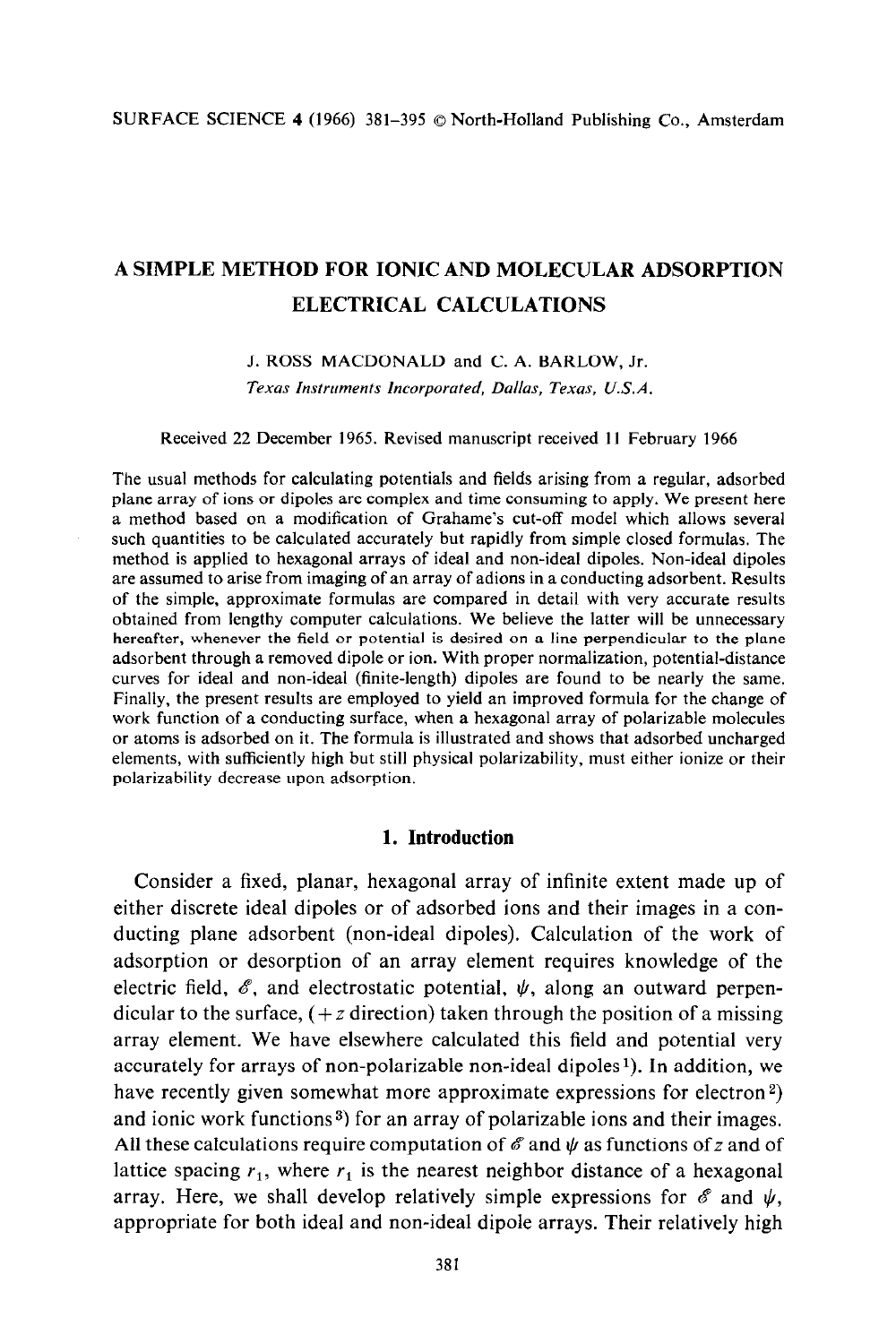accuracy and simplicity expedite calculations of the type cited above greatly. The problem of stability of the hexagonal array and thermal disordering has been examined elsewhere<sup>4</sup>); here, we assume the array is rigid, a useful approximation in many cases of experimental interest for adsorption from either a gas or liquid phase.

In 1927 Topping<sup>5</sup>), in a much cited paper, calculated the mutual potential energy of a plane, hexagonal array of ideal, non-polarizable dipoles. His result may be readily transformed to yield the field at the position of a removed dipole

$$
\mathscr{E} = \mathscr{E}_{\mathbf{I}}(0) = -\sigma \mu r_{1}^{-3}, \qquad (1)
$$

where the subscript I denotes ideal dipoles,  $\mu$  is the dipole moment of a discrete dipole, and  $\sigma \approx 11.0341754$ , a number derived from a lattice sum  $5,6$ ). Although Topping's treatment cannot be used to calculate the field accurately at a distance  $z > 0$  in front of the plane of dipoles, it furnishes an accurate value to which any more general result should reduce for  $z = 0$ , the plane of the dipoles. Even though the above expression applies for an array of ideal dipoles having fixed moments  $\mu$ , it may be easily modified for polarizable ideal dipoles  $^{2,7,8}$ ). In most of the present treatment, ions and dipoles will be taken non-polarizable, however, since polarization modifications have been recently discussed 2, 3) and require expressions for  $\mathscr E$  and  $\psi$ such as those derived herein.

In the following section, formulas for  $\mathscr E$  and  $\psi$  will be derived for ideal dipoles by modifying a known approach appropriately, then the results extended to arrays of non-ideal dipoles consisting, for example, of ions and their images. Next, an evaluation of the accuracy of the present results will be presented by comparing them with those accurately calculated from a very complex lattice-sum approach<sup> $1$ </sup>). Finally, we will use the present results to calculate the potential change arising from an adsorbed array of ideal dipoles.

# 2. **Derivation of formulas**

Grahame<sup>9</sup>) seems to have been the first to introduce a cut-off model for calculating approximate fields and potentials of the present type. The model does not allow calculation of the field and potential anywhere but along the perpendicular line through a removed array element, an adion or ideal dipole. Calculations for other positions require a lattice-sum approach'). For the discrete ideal dipole case, the actual discrete distribution is replaced in the cut-off approximation by a uniform dipole sheet containing a circular vacancy of radius  $r_0$ . For Grahame's non-ideal dipole case, he actually used a radius which led to a removed circular hole of area just containing the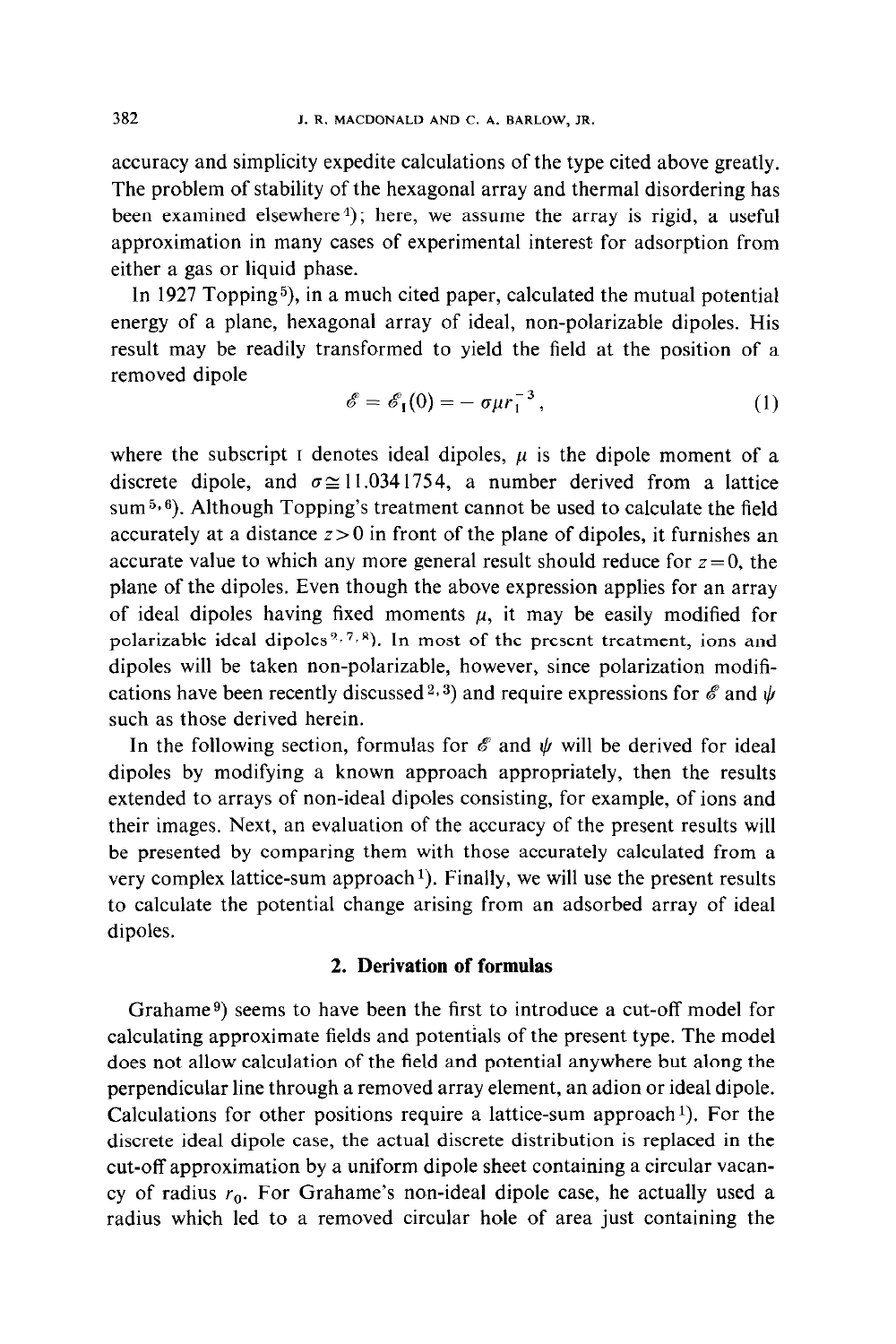charge of a single adion and its image. Let  $N$  be the number per unit area of adions or discrete ideal dipoles. Note that N may be written as  $\theta N_s$ , where  $0 \le \theta \le 1$  and  $N_s$  is the full monolayer coverage. For a hexagonal lattice  $N=(\frac{4}{3}r_1^{-4})^{\frac{1}{2}}$ , and Grahame's choice of  $r_0$  may be written as  $r_0 = r_{0}$   $\equiv (\pi N)^{-\frac{1}{2}}$  $=(\sqrt{3}/2\pi)^{\frac{1}{2}}r_1 \approx 0.525 037 6 r_1$ . Although this expression for  $r_0$ , which has been used by several authors<sup>10-13</sup>) since Grahame, seems intuitively plausible, we shall see that while it is a fairly good approximation for the hexagonal lattice over the experimental ranges of  $z$  and  $r_1$  of interest, it is only exact for a fixed lattice in the limits  $r_1 \rightarrow 0$  or  $z \rightarrow \infty$ . When thermal agitation is important, it may, however, be more appropriate in some circumstances than the following fixed hexagonal approach.

For a uniform, smeared ideal dipole layer of strength  $N\mu$  per unit area, the potential for  $z > 0$  is

$$
\psi_{\infty} = 2\pi N\mu \tag{2}
$$

and is positive when the positive pole is toward the  $+z$  direction. Let  $\xi \equiv z/r_1$ and calculate the potential arising from the ideal-dipole cut-off model at a position z along the perpendicular line through the center of the circular vacancy. This potential is easily obtained by integration and is

$$
\psi_1(\xi) = (2\pi N\mu) \left[ z/(z^2 + r_0^2)^{\frac{1}{2}} \right] \n= \psi_{\infty} / \left[ 1 + (p/\xi)^2 \right]^{\frac{1}{2}}.
$$
\n(3)

Note that  $\psi_I(\xi)/\psi_\infty$  is only a function of  $\xi$ , not of z and  $r_1$  separately. We have written  $p \equiv r_0/r_1$  in (3).  $\psi_1(\xi)$  goes to  $\psi_\infty$  as it should for fixed z and  $r_0 \rightarrow 0$  and for fixed  $r_0$ ,  $z \rightarrow \infty$ .

Grahame's choice of  $r_0$  leads to  $p = p_G \equiv p_\infty = (\sqrt{3}/2\pi)^{\frac{1}{2}} \approx 0.5250376$ , where the subscript  $\infty$  refers to the limit  $\xi \rightarrow \infty$ . Although eq. (3) with  $p=p_{\infty}$ is approximate for a hexagonal array situation except when  $\xi \rightarrow \infty$ , this equation can be made exact when p is made the appropriate function of  $\zeta$ . Approximations to the  $p(\xi)$  which makes (3) exact will now be developed. The value of this approach is that  $p$  also appears in the formulas for the non-ideal dipole situation and even there the  $p(\xi)$  derived from the ideal dipole case turns out to be a good approximation. Although the  $p$  for the non-ideal dipole case is a function of  $R_1$  (see following definition) as well as  $\xi$ , the  $R_1$  dependence is very slight and as, we shall see, may frequently be neglected entirely.

Although  $p_{\infty}$  is the smallest value appropriate for a fixed hexagonal lattice, we show elsewhere<sup>14</sup>) that the mean distance of nearest neighbors for a random array without interactions between its elements is  $(4N)^{-\frac{1}{2}}$ . This corresponds to  $p \approx 0.465$ , if  $r_0$  is taken as the mean nearest-neighbor separation distance and  $r_1$  is defined by  $(\frac{4}{3})^{\frac{1}{4}}N^{-\frac{1}{2}}$  as for a hexagonal array. For a somewhat disordered array with repulsive interactions,  $p$  must exceed the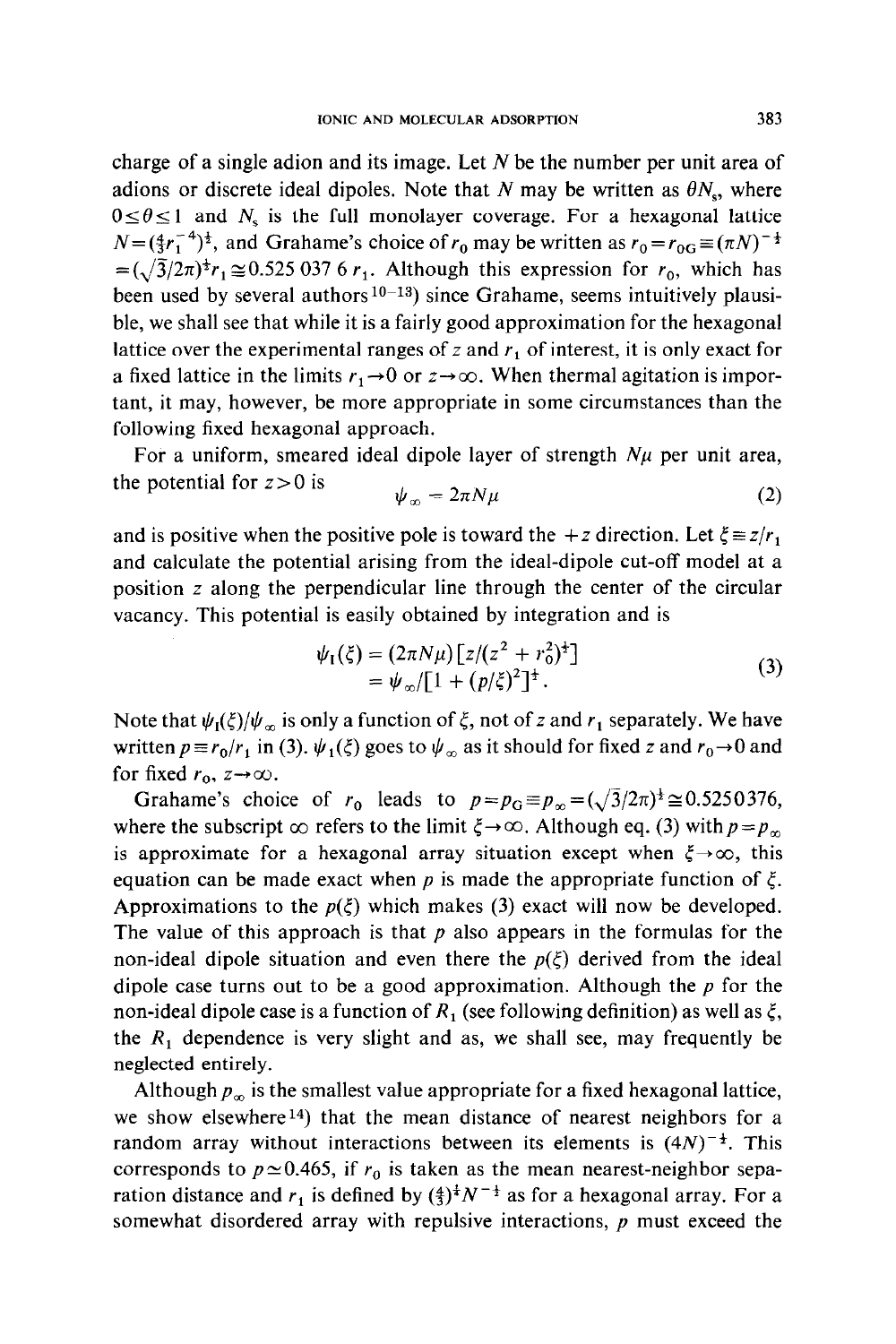value appropriate without interactions, in agreement with the strong interaction, fixed hexagonal array result  $p_{\infty} \approx 0.525 037 6$ . It is next of value to obtain the maximum possible value of  $p$  for a rigid hexagonal array. Since  $\mathscr{E}_1(\xi) = -r_1^{-1} (\mathrm{d}\psi_1/\mathrm{d}\xi)$ , eq. (3) with  $p = p(\xi)$  leads to

$$
\mathscr{E}_1(\xi) = -\frac{(\psi_{\infty}/r_1)(1+F)}{p[1+(\xi/p)^2]^{\frac{3}{2}}},\tag{4}
$$

where  $F(\xi) = -d \ln p(\xi)/d \ln \xi$ . We shall find that  $p(\xi)$  varies only slowly with  $\xi$  and that  $F(\xi)=0$  for  $\xi=0$ . Then, writing  $p(0)=p_0$ , we have

$$
\mathscr{E}_1(0) = -\psi_\infty/r_1 p_0. \tag{5}
$$

On setting eqs. (1) and (5) equal, we obtain  $p_0 \equiv 4\pi/\sqrt{3}\sigma \approx 0.657\,520\,592$ , showing that p only changes from about 0.53 to 0.66 as  $\xi$  varies from  $\infty$ to zero. The present value of  $p_0$  has been used for all  $\xi$  in some of the earlier work of the present authors<sup>2, 3</sup>) in preference to  $p_\infty$ , since higher accuracy is attained thereby in experimental ranges of interest and since the choice of  $p_0$  leads properly to ideal dipole results in the limit that non-ideal dipole arrays degenerate to idea1 dipole arrays. As we shall show, much higher accuracy for both idea1 and non-idea1 dipole arrays can be obtained by using a variable  $p(\xi)$  than by using a constant p, however. Thus, the accuracy of the results given in refs.  $2$ ) and  $3$ ) can be appreciably improved by using the present formulations in appropriate equations.

In order to obtain the  $p(\xi)$  function which makes eq. (3) exact for a hexagonal array, we need accurate values of  $\psi_1(\xi)$ . These can be obtained from our previous non-ideal dipole lattice-sum calculation<sup>1</sup>). Let  $\beta$  be the distance between the charge centroid of an adion and the imaging plane of the adsorbent electrode  $(z=0)$ . The dipole moment of the adion-image pair is then  $\mu=2z,e\beta$ , where  $z<sub>y</sub>$  is the effective valence of the adsorbed ion. The average charge density,  $q_a$ , is then just  $z_x \in N$ . We take the electrode grounded here so its charge density is just  $-z_xeN$  and  $\psi_{\infty} = 4\pi Nz_xe\beta$ . It will be convenient to define the normalized variables  $R_1 \equiv r_1/\beta$  and  $Z \equiv z/\beta$ . Then,  $\xi = Z/R_1 \equiv z/r_1$  remains unchanged. Note that  $R_1 = 2$  is the minimum possible value allowed by steric restrictions for spherical adions having their charge centroids at the sphere center. Smaller values of  $R_1$  will therefore usually not need to be considered. If the minimum value of  $R_1$  (corresponding to a full monolayer) is denoted as  $R_{1m}$ , then  $R_1 = \theta^{-\frac{1}{2}} R_{1m}$ .

Although the results of the exact lattice-sum treatment<sup>1</sup>) are quite complex in the general case, they reduce to

$$
\frac{\psi_{N}(Z,R_{1})}{\psi_{\infty}} = 1 - \left(\frac{\sqrt{3}}{4\pi}\right)\left(\frac{R_{1}^{2}}{Z^{2}-1}\right)
$$
(6)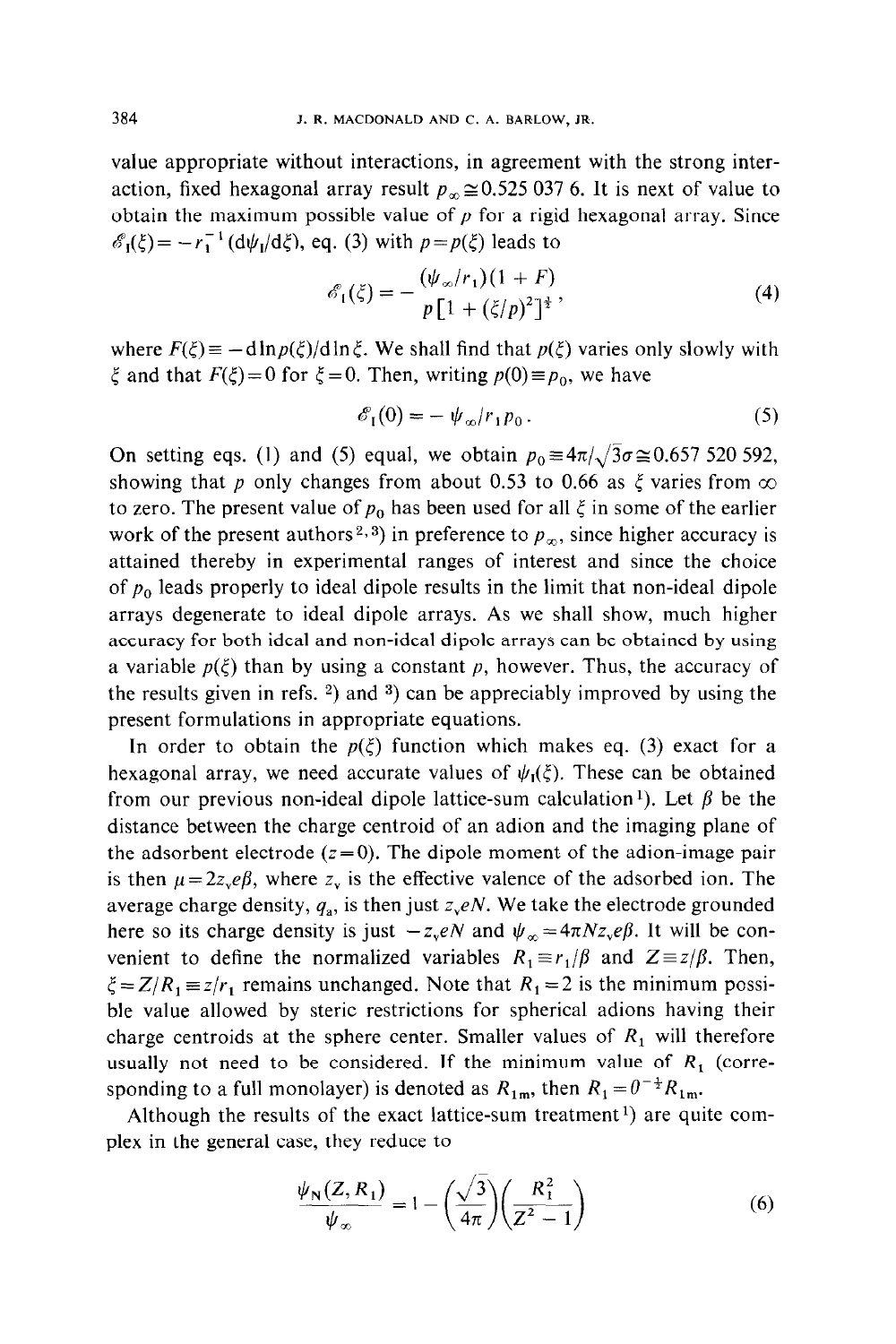and

$$
\frac{\mathscr{E}_{\mathbf{N}}(Z,R_1)}{\mathscr{E}_{\infty}} = \left(\frac{\sqrt{3}}{2\pi}\right) \left(\frac{ZR_1^2}{(Z^2-1)^2}\right) \tag{7}
$$

for  $Z \ge 1 + 3R_1$ . Here the subscript N refers to non-ideal, and these equations hold to one part in 10<sup>8</sup> or better. The quantity  $\mathscr{E}_{\infty}$  is  $-\psi_{\infty}/\beta = -4\pi Nz_{\infty}e$ . Now if we express (6) and (7) in terms of  $\xi$  wherever possible and then let  $R_1 \rightarrow \infty$ , while keeping  $\xi$  fixed, we obtain

$$
\frac{\psi_1(\xi)}{\psi_{\infty}} = 1 - \left(\frac{\sqrt{3}}{4\pi}\right)\xi^{-2} \qquad (\xi \ge 3), \qquad (8)
$$

$$
\mathscr{E}_1(\xi) = -\left(\frac{\sqrt{3}}{2\pi}\right)\left(\frac{\psi_\infty}{r_1}\right)\xi^{-3} \qquad (\xi \ge 3),\tag{9}
$$

where  $4\pi Nz_{\rm v}e\beta$  has been replaced by  $\psi_{\infty} = 2\pi N\mu$  in (9). Such replacement is justified since  $R_1$  may approach infinity by  $\beta$  approaching zero but keeping  $\mu = 2z$ ,  $e\beta$  a constant. Since eqs. (8) and (9) are exceedingly accurate for  $\xi \ge 3$ , we now need to obtain  $p(\xi)$  only in the range  $0 < \xi < 3$ .

To obtain accurate results for  $\psi_1(\xi)$  in the region  $0 < \xi < 3$ , accurate values of  $\psi_N(Z, R_1)/\psi_\infty$  were first obtained <sup>1</sup>) for given  $\xi$  values for  $R_1 = 50$ , 100 and 200. They were nearly equal but were extrapolated to  $R_1 = \infty$  using the epsilon algorithm<sup>15</sup>). The resulting values of  $\psi_1(\xi)/\psi_\infty$  were then used together with (3) to calculate accurate values of  $p(\xi)$ .

In the non-ideal dipole case, the cut-off model leads to<sup>1</sup>)

$$
\psi_{N}(Z,R_{1})/\psi_{\infty} = \frac{1}{2}\left\{ \left[ (pR_{1})^{2} + (Z+1)^{2} \right]^{2} - \left[ (pR_{1})^{2} + (Z-1)^{2} \right]^{2} \right\}. (10)
$$

For a given R<sub>1</sub>, (10) may be used together with accurate values of  $\psi_N/\psi_\infty$ to calculate  $p(\xi)$ . We have done so for  $R_1 = 2$ , 3 and 5 for comparison with the  $R_1 = \infty$  ideal-dipole-layer results. The four curves of  $p(\xi)$  are shown in fig. 1 on an expanded ordinate scale. It will be seen that even the curve for  $R_1 = 2$  is very close to that for  $R_1 = \infty$  over most of the  $\zeta$  range. This range is here extended to 3.5 since the condition  $Z \ge 1 + 3R_1$  leads to  $\xi \ge 3.5$  when  $R_1 = 2$ , usually the smallest value of  $R_1$  that need be considered. Note that although the  $\xi = 0$  values of  $p(\xi)$  are unequal to  $p_0$  for  $R_1 < \infty$ , the deviation is quite small even for  $R_1 = 2$ . When p is taken as a function of  $\xi$  in (10), the corresponding non-ideal-dipole layer field is

$$
\frac{\mathscr{E}_{\mathbf{N}}(Z,R_1)}{\mathscr{E}_{\infty}} = \frac{1}{2} \left\{ \frac{Z+1 - \left[ (pR_1)^2/Z \right] F}{\left[ (pR_1)^2 + (Z+1)^2 \right]^{\frac{1}{2}}} - \frac{Z-1 - \left[ (pR_1)^2/Z \right] F}{\left[ (pR_1)^2 + (Z-1)^2 \right]^{\frac{1}{2}}} \right\}, \tag{11}
$$

a result which reduces properly to (4) when  $R_1 \rightarrow \infty$  and  $\mu$  and  $\xi$  are held fixed.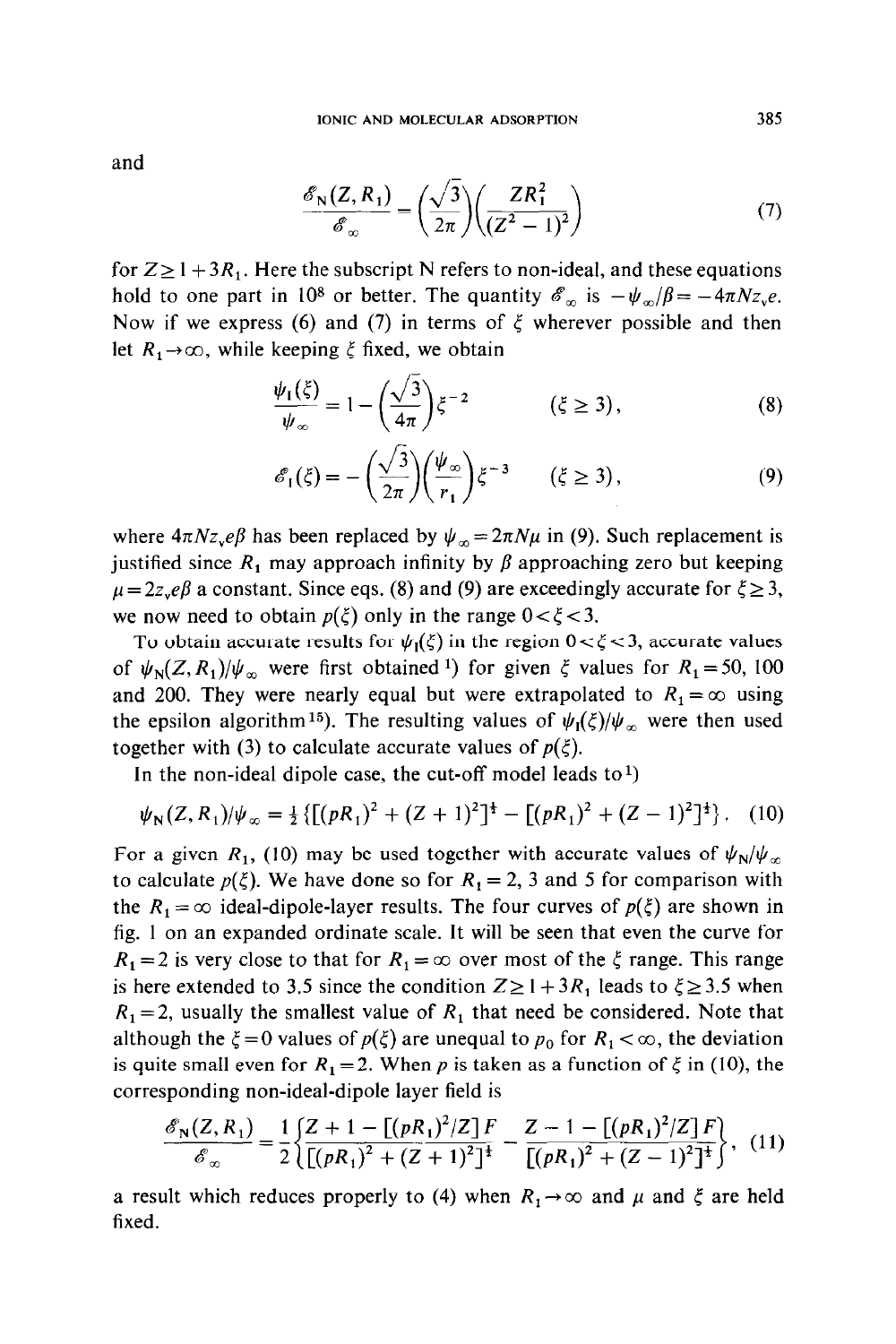

Fig. 1. The function  $p(\xi)$  for  $R_1 = 2, 3, 5$  and  $\infty$  (ideal dipoles) plotted with an expanded ordinate scale.



Fig. 2. The normalized potential  $\psi/\psi_\infty$  vs.  $\xi$  for  $R_1 = 2$  and  $\infty$ .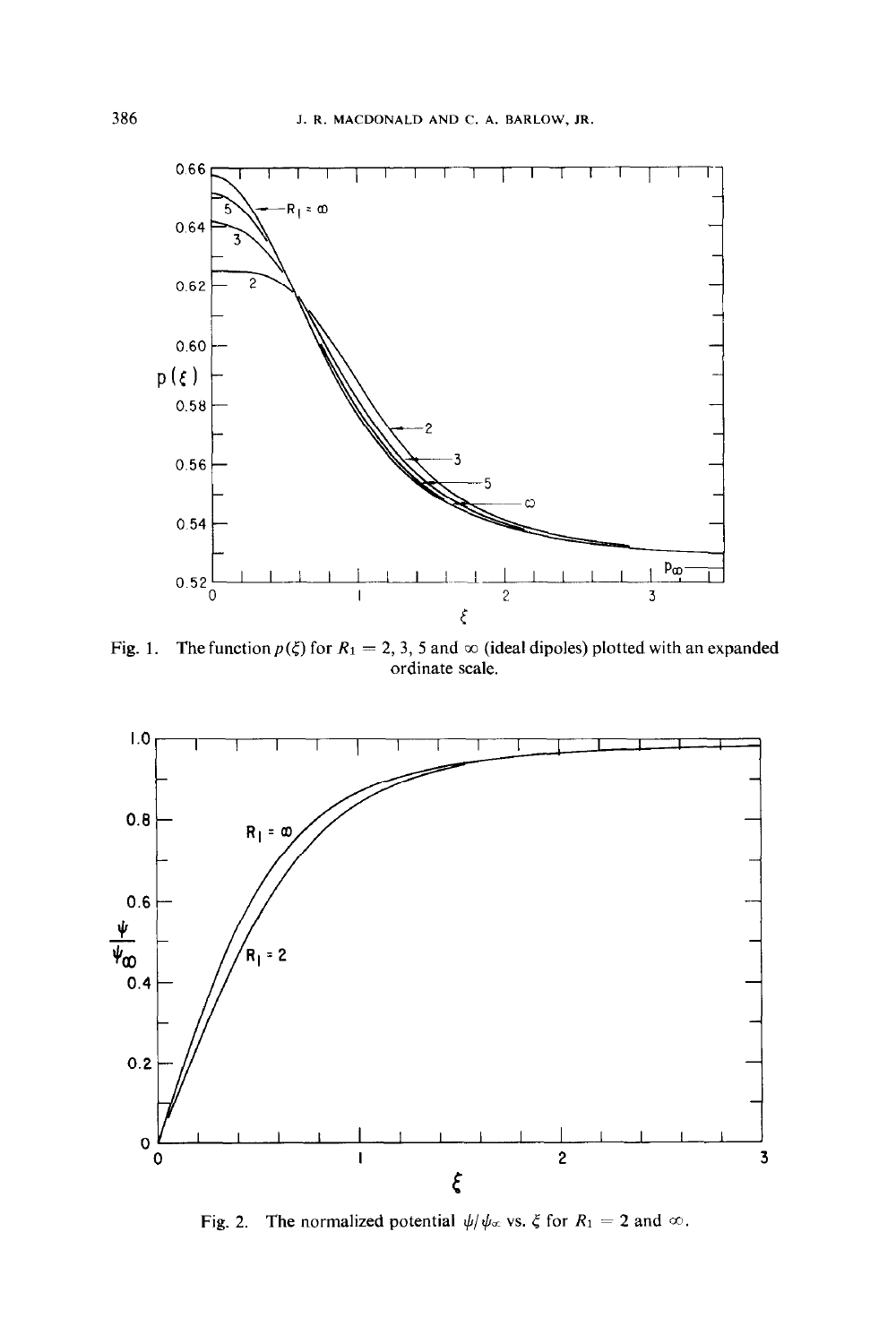Fig. 2 shows accurately calculated curves of normalized potential in the ideal dipole case,  $\psi_I/\psi_\infty$ , and in the non-ideal dipole case,  $\psi_N/\psi_\infty$ . For the latter curve, the minimum value  $R_1 = 2$  was used, while  $R_1 = \infty$  in the ideal dipole situation. The relatively small difference between the curves of course explains why  $p(\xi)$  is only a weak function of  $R_1$  ( $2 \le R_1 < \infty$ ) as illustrated in fig. 1. It has not usually been recognized that the use of the variable  $\xi$  rather than Z or z tremendously reduces the explicit dependence of  $\psi/\psi_{\alpha}$  curves on  $R<sub>1</sub>$ . Thus, widely spread families of curves calculated in an approximate fashion have been given for finite dipoles  $16, 17$  and a similar set of curves has been calculated for ideal dipoles<sup>17</sup>), even though in the latter case they all degenerate to a single one when  $\xi$  instead of z is used as independent variable. Although all of the preceding results are based on the assumption of a hexagonal lattice, Swanson and Gomer<sup>16</sup>) and the authors<sup>8</sup>) have pointed out that virtually the same potentials are obtained for a square array of the same surface density as a given hexagonal array.

Although only  $p(\xi, R_1)$  is needed to calculate potentials accurately, its associated function  $F(\xi, R_1)$  is required as well for field calculation. Since *F*, like p, is relatively independent of  $R_1$  ( $2 \le R_1 \le \infty$ ), reaches a maximum of only about 0.14 near  $\xi = 1$ , and decreases continuously for smaller or larger  $\xi$ , it may frequently be neglected compared to unity. Although *F* may be obtained from *p* by differentiation, we have found it more convenient to obtain it from eqs.  $(4)$  and  $(11)$  by using accurate values of the field ratios and the appropriate accurate *p* values.

### 3. **Explicit approximation results**

Although the accurate curves of  $p(\xi)$  presented in fig. 1 allow quite accurate calculations of  $\psi/\psi_{\infty}$  to be made for given values of Z and  $R_1$  (or z and  $r_1$ ), frequently both fields and potentials are required for many Z and *R,*  combinations. It is then desirable to have entirely analytic expressions available for hexagonal array potentials and fields. In this section, we shall thus discuss analytic approximations to  $p(\xi, R_1)$  and  $F(\xi, R_1)$  for  $R_1 = 2, 5$ and  $\infty$ , and will use these to calculate  $\psi/\psi_{\infty}$  and  $\mathscr{E}/\mathscr{E}_{\infty}$  for various  $R_1$  values for comparison with accurate values of these ratios. The resulting standard errors will show how good the several analytic forms are for calculating  $\psi/\psi_{\infty}$ , for example.

The simplest calculations of  $\psi_1/\psi_\infty$  and  $\psi_N/\psi_\infty$  use a constant value of p. Table 1 lists the standard errors obtained for  $p \approx p_{\infty}$ ,  $p \approx p_0$ , and the nonlinear least-squares values of  $p$  shown, for several values of  $R_1$ . Here, constant values of p were used in eqs. (3)  $(R_1 = \infty)$  and (10) (for  $R_1 =$ **2, 3, 5** and IO) to fit sets of 27 accurate potential ratios covering the range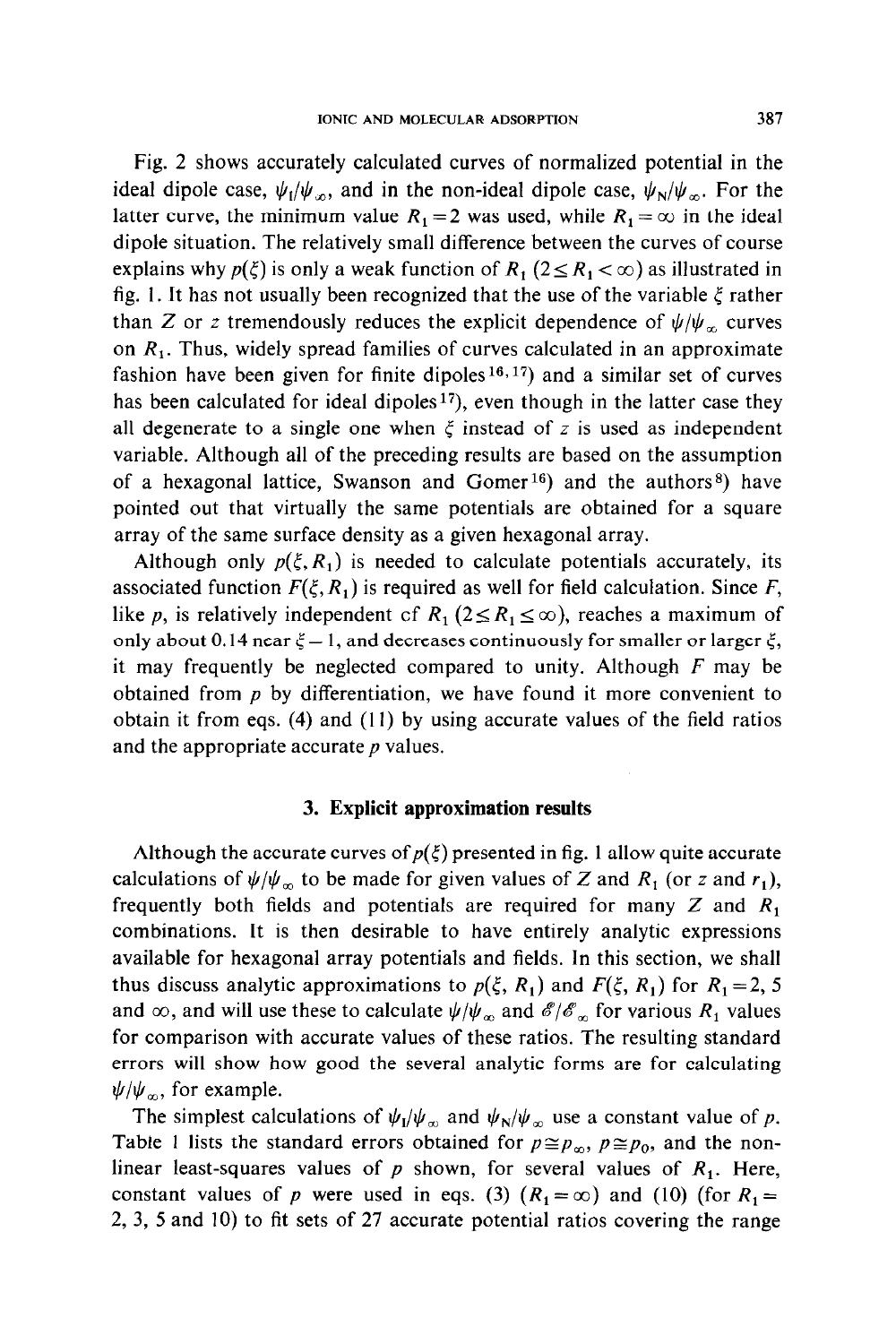| $R_1$    | $p = 0.525 0376 \approx p_{\infty}$ | Least-squares $p$                     | $p = 0.65752059 \approx p_0$ |
|----------|-------------------------------------|---------------------------------------|------------------------------|
| 2        | 0.02401                             | 0.007 062<br>$(p \approx 0.599\ 193)$ | 100000<br>0.01883            |
| 3        | 0.028 22                            | 0.008 834<br>$(p \simeq 0.603976)$    | 0.019 47                     |
| 5        | 0.031 19                            | 0.01008<br>$(p \simeq 0.607183)$      | 0.01986                      |
| 10       | 0.032 69                            | 0.010 69<br>$(p \ge 0.608752)$        | 0.020 04                     |
| $\infty$ | 0.033 24                            | 0.010 91<br>$(p \approx 0.609 308)$   | 0.02010                      |

**TABLE 1**  Standard error values for fitting of  $\frac{J(x)}{M(x)}$  and  $\frac{J(x)}{M(x)}$  using constant values of p

 $0 \le \xi \le 3.5$  for each  $R_1$  value. As table 1 indicates,  $p_0$  yields a slightly better fit than  $p_{\infty}$ , and the least-squares values are about a factor of two better than those using  $p_0$ . Note that since the least-squares values vary only slightly with  $R_1$ , a best-choice value of p for all  $R_1$  values of interest would be about 0.607. For many purposes, sufficient accuracy in calculating values of  $\psi/\psi_{\infty}$  will be achieved using just this value throughout the calculation.

There are instances where the accuracy illustrated in table I is insufficient. In particular, as we show elsewhere <sup>18</sup>), values of  $\psi/\psi_{\infty}$  and  $\mathscr{E}/\mathscr{E}_{\infty}$  can be used to obtain partial and infinite imaging potentials and fields. In such situations, an adion may be partly or completely imaged by another plane parallel to but separated from the electrode in addition to its imaging in the electrode. Such behavior is particularly important for adsorption from electrolyte solutions and frequently requires quite accurate values of the present  $\psi/\psi_{\infty}$  ratios to yield sufficient accuracy in the final potentials.

In order to deal with situations where constant  $p$  yields insufficient accuracy, we have chosen to represent p and *F* by rational function approximations of the Chebyshev type, which minimize the absolute value of the relative (or absolute) error between accurate functional values and those given by the approximation. In the appendix, coefficients of the polynomials entering the approximation formulas for p and *F* are given. For the more important p, we present both linear/linear (1/1) and quadratic/quadratic (2/2) approximations for  $R_1 = 2$ , 5 and  $\infty$ . For *F* only the simplest linear/quadratic  $(1/2)$  approximation is included.

Table 2 shows the small standard errors which result when  $\psi/\psi_{\infty}$  is calculated using the (1/1) and (2/2) approximations to  $p(\xi)$ . The vertical column  $R_1$  values denote those  $R_1$ 's used in calculating the exact data with which the approximate results were compared, while the top horizontal  $R_1$ 's indicate the values of  $R_1$  associated with the approximations to  $p(\xi)$  used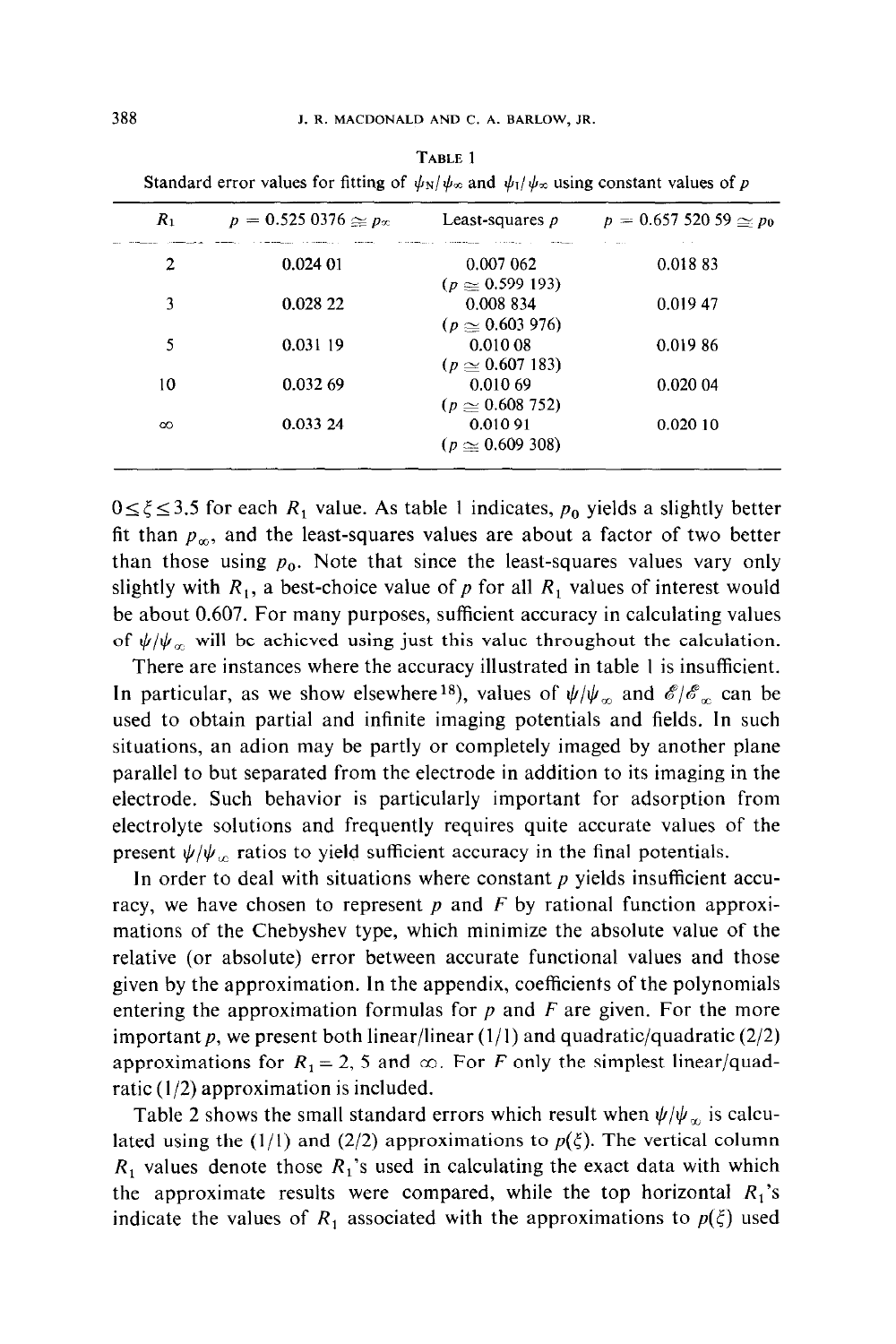| U<br>Į        | NI                    |
|---------------|-----------------------|
|               |                       |
|               |                       |
|               |                       |
|               |                       |
|               |                       |
|               |                       |
|               |                       |
|               |                       |
|               |                       |
|               |                       |
|               |                       |
|               |                       |
|               |                       |
|               |                       |
|               |                       |
|               |                       |
|               |                       |
|               |                       |
|               |                       |
|               |                       |
|               |                       |
|               |                       |
|               | $\ddot{\phantom{0}}$  |
|               |                       |
|               |                       |
|               |                       |
|               |                       |
|               |                       |
|               | ;<br><b>Sec.</b><br>- |
|               |                       |
|               |                       |
|               |                       |
|               |                       |
|               | !                     |
|               | t, c                  |
|               |                       |
| <b>ABLE 4</b> |                       |
|               |                       |
|               |                       |
|               |                       |
|               | :                     |
|               |                       |
|               |                       |
|               |                       |
|               |                       |
|               | i                     |
|               |                       |
|               |                       |
|               |                       |
|               |                       |
|               | ard e                 |
|               |                       |

 $\bar{\beta}$ 

|                                                                                                                                | (2/2)<br>approximations for<br>$R_1 = 2$         | $\hat{z}$                                                                                            | (2/2)<br>$p(\xi)$ approximations for<br>$R_1 = 5$                                                   | $R_1 = \infty$<br>(1/1)                                                                                                        | (2/2)<br>$p(\xi)$ approximations for                                                                                                   |
|--------------------------------------------------------------------------------------------------------------------------------|--------------------------------------------------|------------------------------------------------------------------------------------------------------|-----------------------------------------------------------------------------------------------------|--------------------------------------------------------------------------------------------------------------------------------|----------------------------------------------------------------------------------------------------------------------------------------|
|                                                                                                                                | $2.088 \times 10^{-4}$                           |                                                                                                      | $2.600 \times 10^{-3}$                                                                              |                                                                                                                                |                                                                                                                                        |
| $2.720 \times 10^{-3}$<br>$3.859 \times 10^{-3}$<br>$4.890 \times 10^{-3}$<br>$5.441 \times 10^{-3}$<br>$5.643 \times 10^{-3}$ | $1.902 \times 10^{-3}$                           |                                                                                                      |                                                                                                     |                                                                                                                                |                                                                                                                                        |
|                                                                                                                                | $3.273 \times 10^{-3}$<br>$3.960 \times 10^{-3}$ | $2.325 \times 10^{-3}$<br>$2.406 \times 10^{-3}$<br>$2.903 \times 10^{-3}$<br>$3.240 \times 10^{-3}$ | $\begin{array}{l} 1.128 \times 10^{-9} \\ 1.071 \times 10^{-4} \\ 4.702 \times 10^{-4} \end{array}$ | $2.834 \times 10^{-3}$<br>$2.351 \times 10^{-3}$<br>$2.323 \times 10^{-3}$<br>$2.420 \times 10^{-3}$<br>$2.472 \times 10^{-3}$ | $3.109 \times 10^{-3}$<br>1.723 × 10 <sup>-3</sup><br>7.262 × 10 <sup>-4</sup><br>2.329 × 10 <sup>-4</sup><br>8.105 × 10 <sup>-5</sup> |
|                                                                                                                                |                                                  |                                                                                                      |                                                                                                     |                                                                                                                                |                                                                                                                                        |
|                                                                                                                                | $4.206 \times 10^{-3}$                           | $1.370 \times 10^{-3}$                                                                               | $5.580 \times 10^{-4}$                                                                              |                                                                                                                                |                                                                                                                                        |

#### **D MOLECULAR ADSORPTION**

389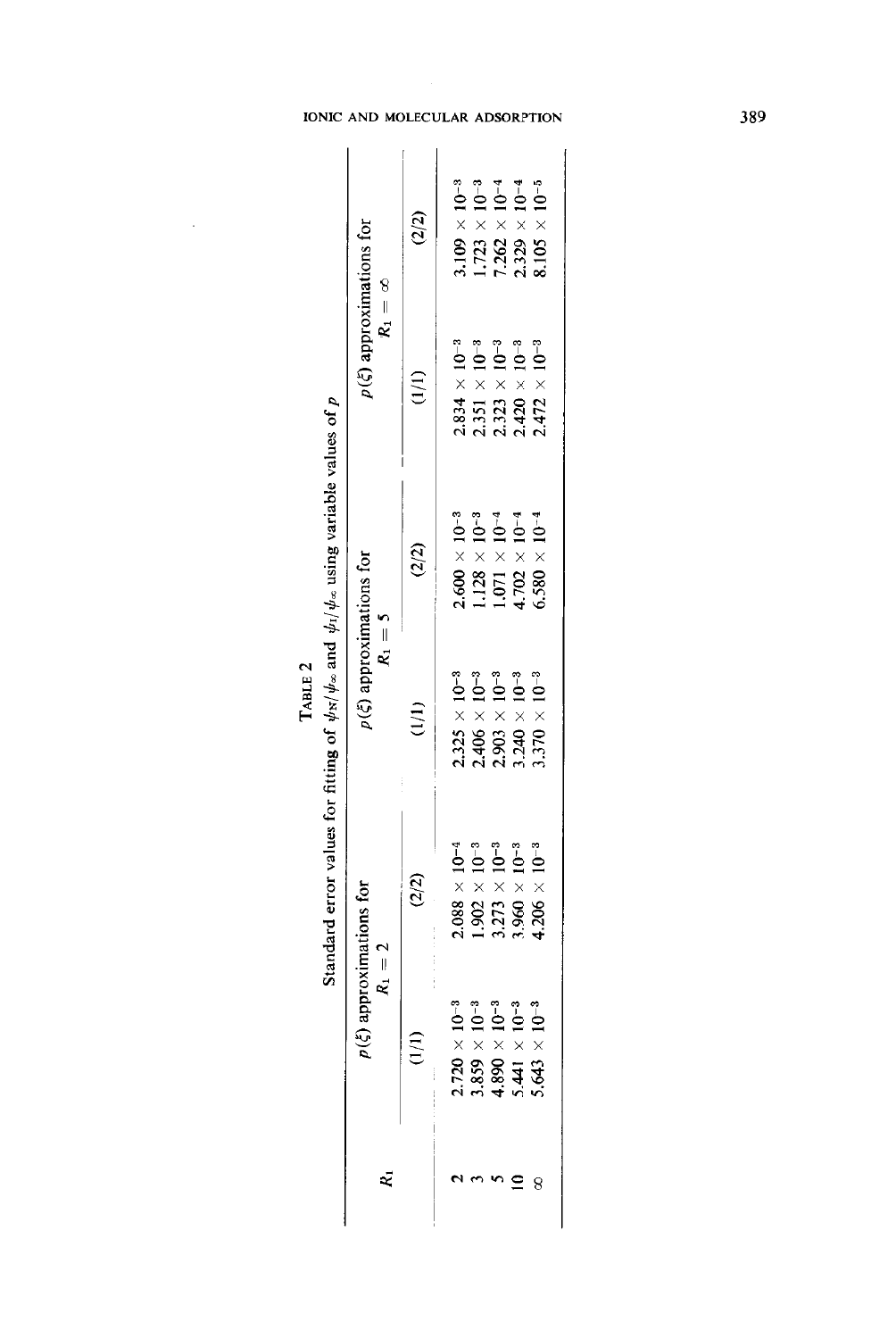in the formulas. The standard error results shown in tables I and 2 indicate that all the (l/l) approximations lead to standard errors roughly an order of magnitude smaller than those obtained with constant  $p_0$  or  $p_\infty$  and around three times lower than the constant least-squares values of  $p$ . The  $(2/2)$ approximations lead to far smaller standard errors than the  $(1/1)$  ones when the  $R_1$  of the approximation is near the  $R_1$  of the comparison data. When this is not the case, the  $(2/2)$  approximations are only slightly superior to the (1/1)'s. Since  $R_1 = 5$  is near the middle of the range of usual interest, the (1/1)  $R_1 = 5$  approximation for  $p(\xi)$  will usually be sufficiently accurate for any value of  $R_1$  in the range  $2 \le R_1 < \infty$ . Note that  $R_1 = 5$  corresponds to  $q_a \approx 18.5 \,\mu\text{C/cm}^2$  and to  $N \approx 1.15 \times 10^{14} \text{cm}^{-2}$  when  $\beta = 2\text{\AA}$  and  $z_v = 1$ . The above formulas and the expressions for  $p$  and  $F$  may now be directly applied, as illustrated in the next section, to the calculation of the electrical effects of adsorbed arrays of ions, atoms, or molecules.

### **4. Work function change on dipolar adsorption**

An old problem of continuing interest is the calculation of the change in electron average work function,  $\Delta V$ , when a discrete array of identical dipoles is adsorbed on a conducting surface. The individual dipoles may be polarizable molecules with a permanent dipole moment, and/or dipoles induced in polarizable atoms or molecules by a "natural" surface field<sup>8</sup>)  $\mathscr{E}_{n1}$  and/or a surface charge density *q.* For simplicity, we shall here consider that the dipoles are ideal, the polarizability  $\alpha$  is independent of field, and that the orientation of any permanent dipoles remains unchanged as the field changes (we take all such dipoles lined up perpendicular to the adsorbent plane).

The common solutions to the above problem<sup>8</sup>) are sometimes useful, but are so overly approximate as to be frequently very misleading. In particular, discreteness of the dipole array itself is often neglected and the effects of imaging of the dipoles themselves are almost invariably omitted. These effects, which affect the induced polarization, may be of great importance whenever the atom or molecule is polarizable, as all real atoms and molecules are.

The steps involved in a correct solution to the above problem, one which includes the usually omitted factors, may be skipped here since they appear in refs. <sup>2</sup>) and <sup>8</sup>). On combining eq. (19) of ref. <sup>8</sup>) and eq. (17) of ref. <sup>2</sup>), we have, after minor changes,

$$
\Delta V = V(\mathscr{P}) - V(0) = -4\pi N \left[ \alpha (4\pi q + \mathscr{E}_{\text{nl}}) + \mu_0 \right] / \varepsilon_1, \quad (12)
$$

$$
\varepsilon_1 \equiv 1 + J \bigg[ \sigma R_1^{-3} - \frac{1}{4} + \bigg( \frac{\pi}{2\sqrt{3}} \bigg) \frac{\{ p^2 (1 + F) \}}{\{ 1 + (p/\xi)^2 \}^{\frac{1}{3}}} \bigg],\tag{13}
$$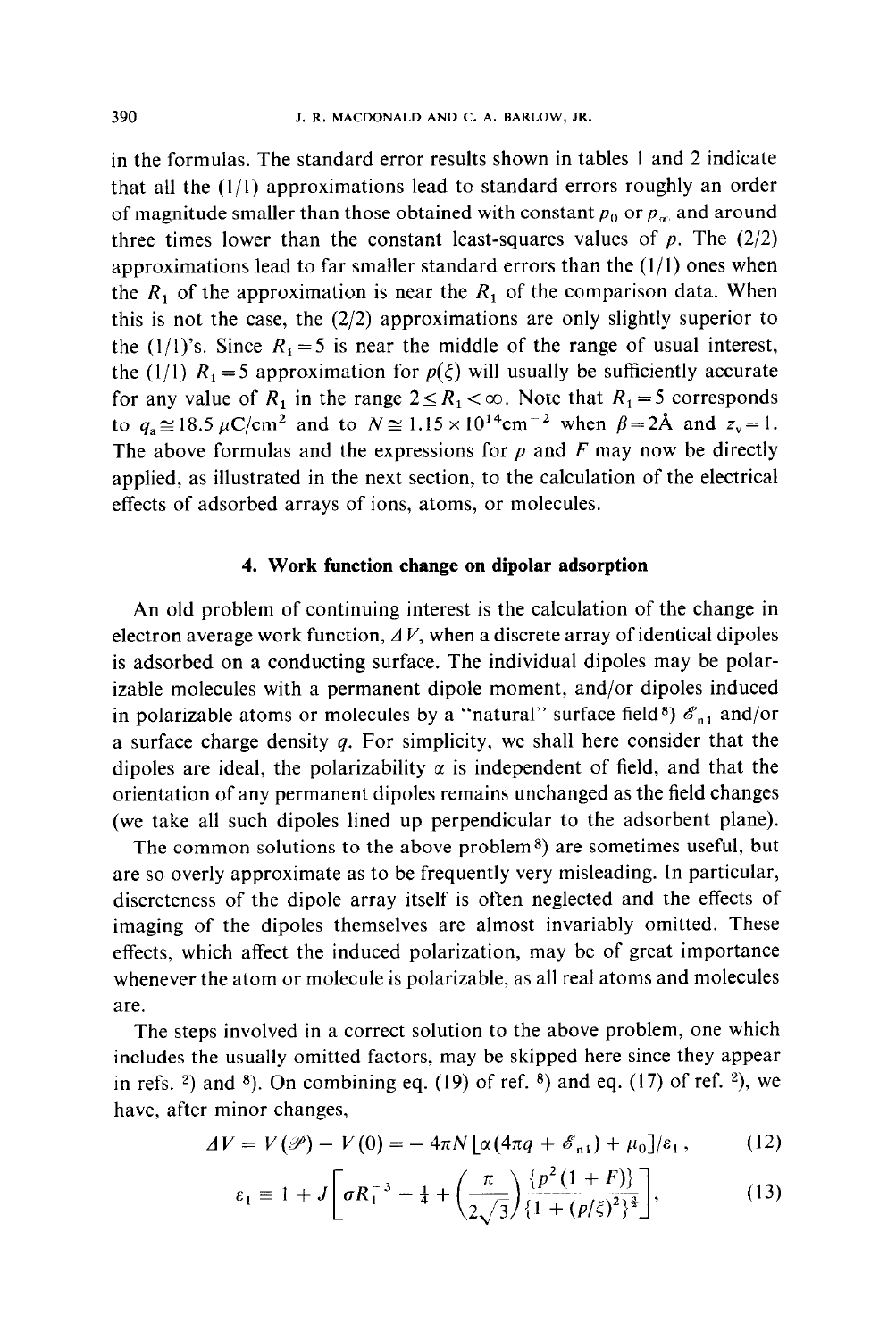where  $\mu_0$  is the permanent moment (if any) of an adsorbed molecule, or its invariant component perpendicular to the surface. In eq. (12),  $\mathscr P$  is the average polarization of the dipole array, and thus  $\Delta V$  refers to the potential arising from the array minus that without it. The work function of the bare surface does not, therefore, appear in  $\Delta V$ . Note that when  $q=0$ ,  $\Delta V=-\psi_{\infty}$ , where  $\psi_{\infty}$  is, as usual, the potential (referred to zero at the electrode) a large distance in front of the adsorbent and its array.

The principal new terms appear in eq. (13) for the effective dielectric constant. Here  $J \equiv \alpha/\beta^3$ , where  $\beta$  is now the distance between the electrical centers of adsorbed dipoles and the conducting, imaging surface. The separation  $\beta$  might, for example be roughly the radius of an adatom. Its introduction allows us to again use  $R_1 \equiv r_1/\beta \equiv \theta^{-\frac{1}{2}}R_{1m}$  and thus introduce the coverage  $\theta$ . The  $\sigma R_1^{-3}$  term in (13) arose from all the array dipoles surrounding (and in the plane with) a given one and takes into account their polarizing field at the selected one. The next term, involving the number  $\frac{1}{4}$ , appears when one includes the image of the selected dipole, and the last term in (13) accounts for the polarizing field at the given dipole arising from all the array *image* dipoles except that of the selected dipole. This last term has been written in the notation of the present paper and follows immediately from eq. (4). It involves  $\xi$  directly and through the  $p(\xi)$  and  $F(\xi)$  appropriate for ideal dipoles  $(R_1 = \infty)$ . Since here the position we require the field at is a perpendicular distance 2 $\beta$  in front of the (image) dipole array,  $\xi = 2\beta/r_1 = 2/R_1$ in (13). Note that if  $R_{1m}$  is taken as 2, then  $\theta = 4/R_1^2 = \zeta^2$ . The effective dielectric constant may then be considered a function of  $R_1$ ,  $\xi$  or  $\theta$ .

The present solution for  $\Delta V$  is a completely self-consistent one and has some interesting properties. The most striking is that when  $\xi=0$ ,  $\varepsilon_1$  is zero when  $J=4$ . For  $J>4$ , non-physical poles in  $\Delta V$  occur for small positive  $\xi$ 's. This means that a linear theory such as the present one where  $\alpha$  is taken field independent is actually inapplicable for any atom or molecule for which  $J \geq 4$ . For some atoms, such as cesium, the expected J may apparently be greater than 4. Using the highest value of  $\alpha$  for cesium quoted by De Boer<sup>19</sup>) and Pauling's 20) value for the radius of a cesium atom, we find  $J \approx 61\text{\AA}^3$ /  $(2.35\text{ Å})^3 \approx 4.7$ . A value for  $\alpha$  as large as 67.7Å<sup>3</sup> has been calculated theoretically for cesium <sup>21</sup>). Even when an  $\alpha$  as small as 50 Å<sup>3</sup> is used <sup>21</sup>), it would require only a very small displacement (arising from the attractive dipoledipole image field) of the dipole centroid from the center of a cesium atom for  $\beta$  to be reduced from 2.35 Å enough for *J* to equal or exceed 4. For any adsorbed element for which we might expect  $J \geq 4$  in the adsorbed state, we must either conclude that the atom or molecule in question becomes wholly or partly ionized on adsorption, or that the high fields polarizing the discrete element reduce its polarizability sufficiently that the above catastrophe does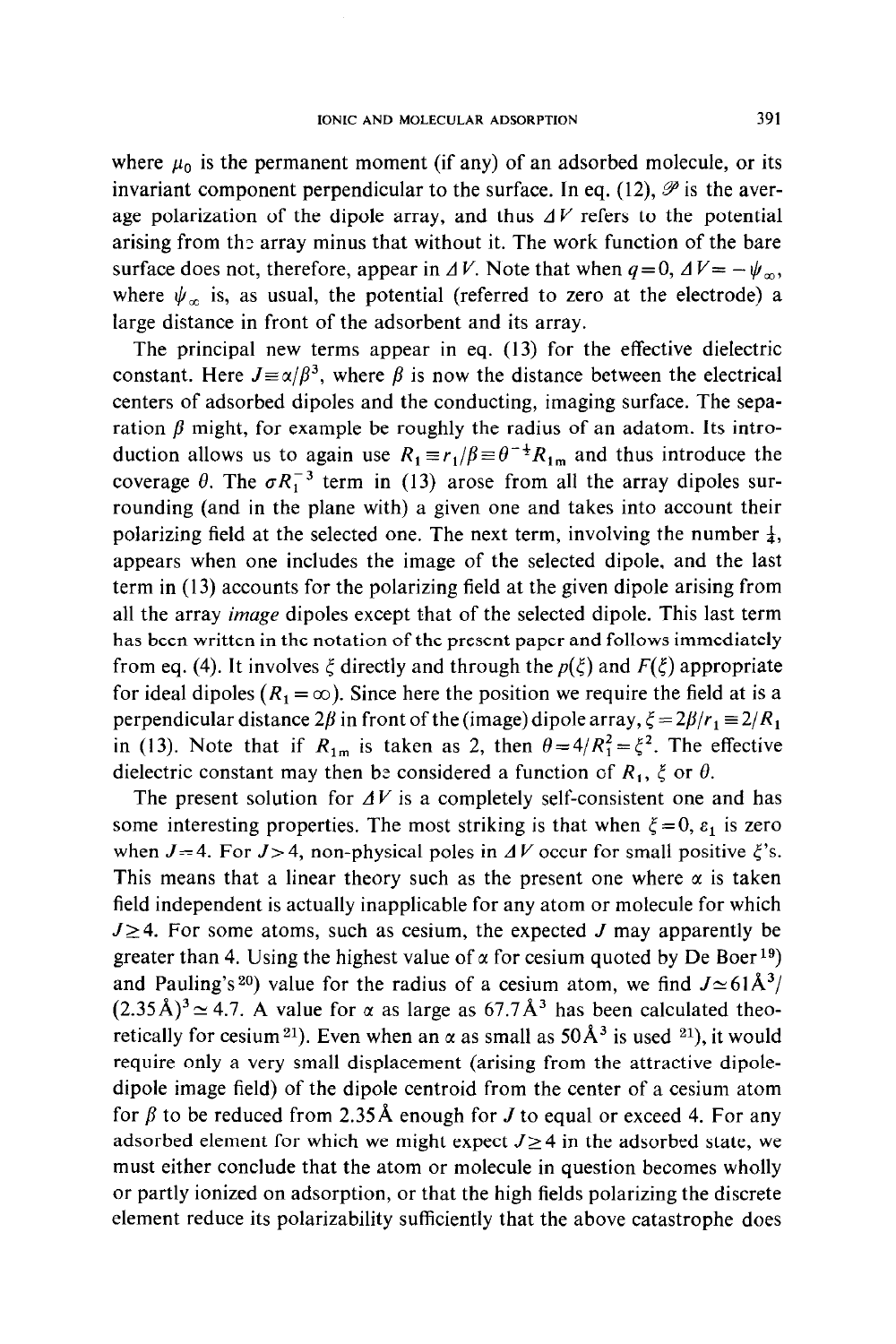not happen. This failure of linear polarization theory has appeared as a result of properly including the image effects so often entirely neglected. We plan to present elsewhere a treatment of such nonlinear effects.

Using the present ideal dipole  $(R_1 = \infty)$  rational function approximations for  $p$  and  $F$ , we may readily calculate  $\Delta V$ . On introducing the hexagonalarray relation between  $N$  and  $r_1$ , eqs. (12) and (13) expressed entirely in terms of the variable  $\xi$  become

$$
\Delta V = -\left(2\pi \xi^2/\sqrt{3}\epsilon_1\right) \left[J\beta \left(4\pi q + \mathscr{E}_{\text{n}1}\right) + \left(\mu_0/\beta^2\right)\right],\tag{14}
$$

and

$$
\varepsilon_1 = 1 + J \left[ (\sigma/8) \xi^3 - \frac{1}{4} + \left( \frac{\pi}{2\sqrt{3}} \right) \frac{\{p(\xi)\}^2 \{1 + F(\xi)\}}{\left[1 + \{p(\xi)/\xi\}^2\right]^{\frac{1}{2}}} \right].
$$
 (15)

For the purposes of calculation, we shall choose  $R_{1m} = 2$ , so that  $\theta = \xi^2$ . For any other choice of  $R_{1m}$ , we need only multiply the  $R_{1m} = 2$   $\theta$ -scale values by  $(\frac{1}{2}R_{1m})^2$ . In fig. 3, we present some curves of the normalized



Fig. 3. The normalized electron work function change on ideal dipole adsorption,  $\Delta V/\Delta V (\theta = 1)$ , vs.  $\theta$  for  $R_{\text{lm}} = 2$ .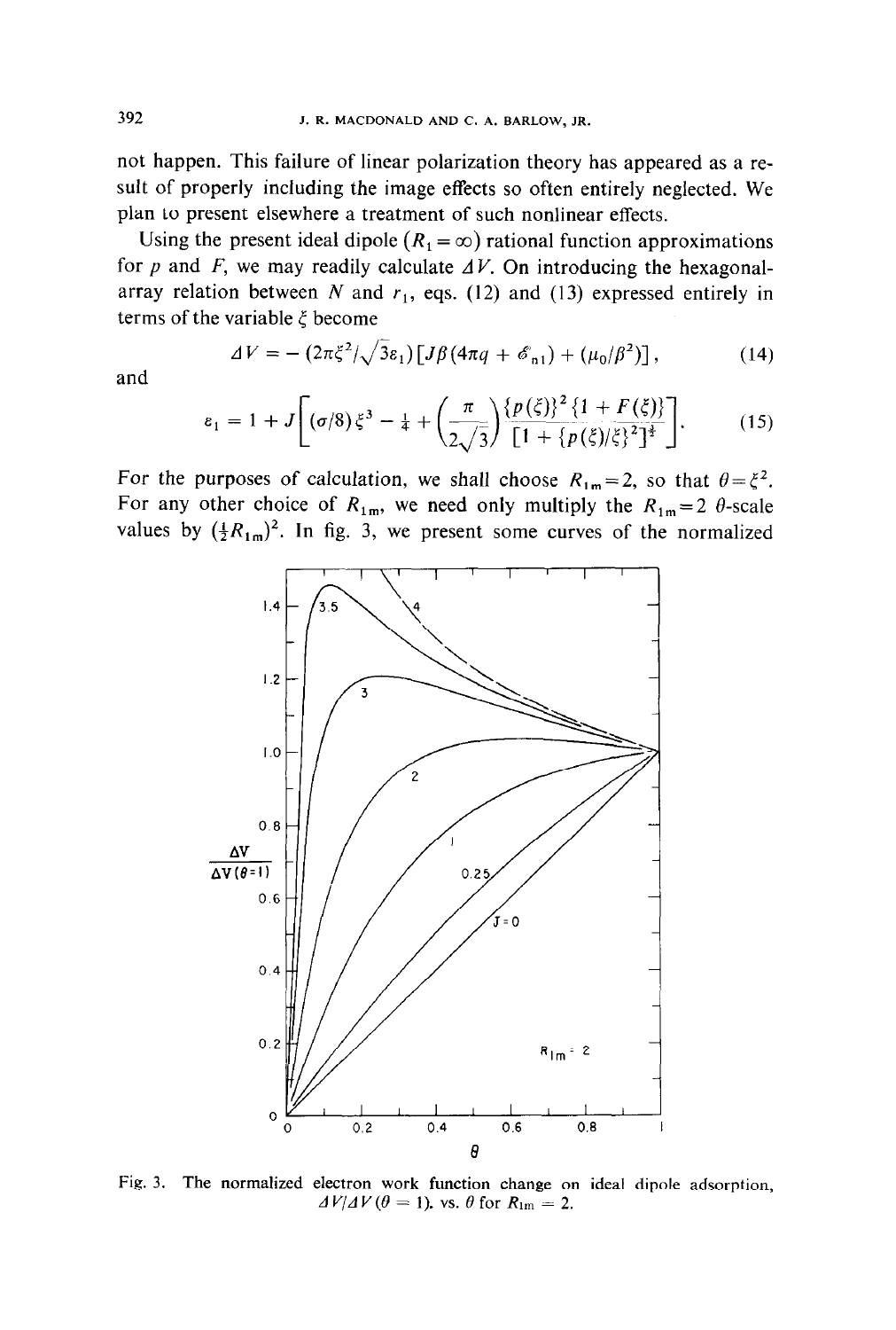ratio  $\Delta V/\Delta V(\theta=1) = \theta \epsilon_1(\theta=1)/\epsilon_1$  for several values of J. These were calculated using the  $(1/2)$  expression for *F* and, for highest accuracy, a  $(3/3)$ expression <sup>18</sup>) for p. The dashed  $J=4$  curve is non-physical and represents the envelope of allowable curves.

Although the curves of fig. 3 are of the general form frequently found for adsorption of such materials as cesium or potassium on tungsten<sup>2,8,22</sup>), we shall not carry out detailed fitting of theory and experiment because of the above difficulty with  $J \geq 4$  values and because there is indeed some likelihood that for small  $\theta$  at least,  $z_v > 0$  for such substances<sup>2</sup>). Note that if  $z_v > 0$ below a certain  $\theta = \theta_0$  value and  $z_y = 0$  above it, the present theory with  $J \ge 4$ might apply well for  $\theta > \theta_0$  provided  $\theta_0$  exceeds that  $\theta$  ( $\equiv \theta_1$ ) at which a pole of  $\Delta V$  could occur. For  $J=8$  and  $R_{1m}=2$ , we find, for example, that the pole still occurs below  $\theta = 0.15$ . We even suggest the rough hypothesis, that the  $J \geq 4$  catastrophe makes it energetically more favorable for discrete elements with large *J* to be adsorbed initially as adions rather than adatoms, but that it is more favorable for the balance to shift back toward adatoms when  $\theta > \theta_1$ . The situation may be complicated by simultaneous occupation of the surface by adions and adatoms and by possible appreciable variation of  $z_v$  with  $\theta$  for the adions. Finally, we note that even for  $J=3, \varepsilon_1(\theta=1) \approx 5.06$ , by no means a negligible value.

### **Appendix**

### **RATIONAL FUNCTION APPROXIMATIONS**

The approximations to  $p(\xi)$  and  $F(\xi)$  are of the form

$$
F(\xi) = \sum_{i=0}^{n} a_i \xi^i / \sum_{i=0}^{m} b_i \xi^i, \qquad (A.1)
$$

where  $b_m \equiv 1$ . For the (1/1) approximation  $n=m=1$ , and for the (2/2) approximation  $n = m = 2$ . Fitting was generally carried out using 27 accurate values of  $p(\xi)$  or  $F(\xi)$  for the following values of  $\xi$ : 0(0.1)1.6, 1.8(0.2)3.4 and 3.5. Values for  $a_i$  and  $b_i$  for the various cases are given in the following tables. The  $p(\xi)$  approximations given here minimize the absolute value of the relative deviations, while the  $F(\xi)$  approximations were chosen to minimize the absolute value of the absolute deviations. Therefore, values of  $\delta$ included are the maximum relative  $(\delta_{\bf R})$  or absolute  $(\delta_{\bf A})$  errors found between the interpolation formulas and the accurate values of the functions. When a pair of  $\delta$  values appears, that for  $p(\xi)$  is above, that for  $F(\xi)$ below.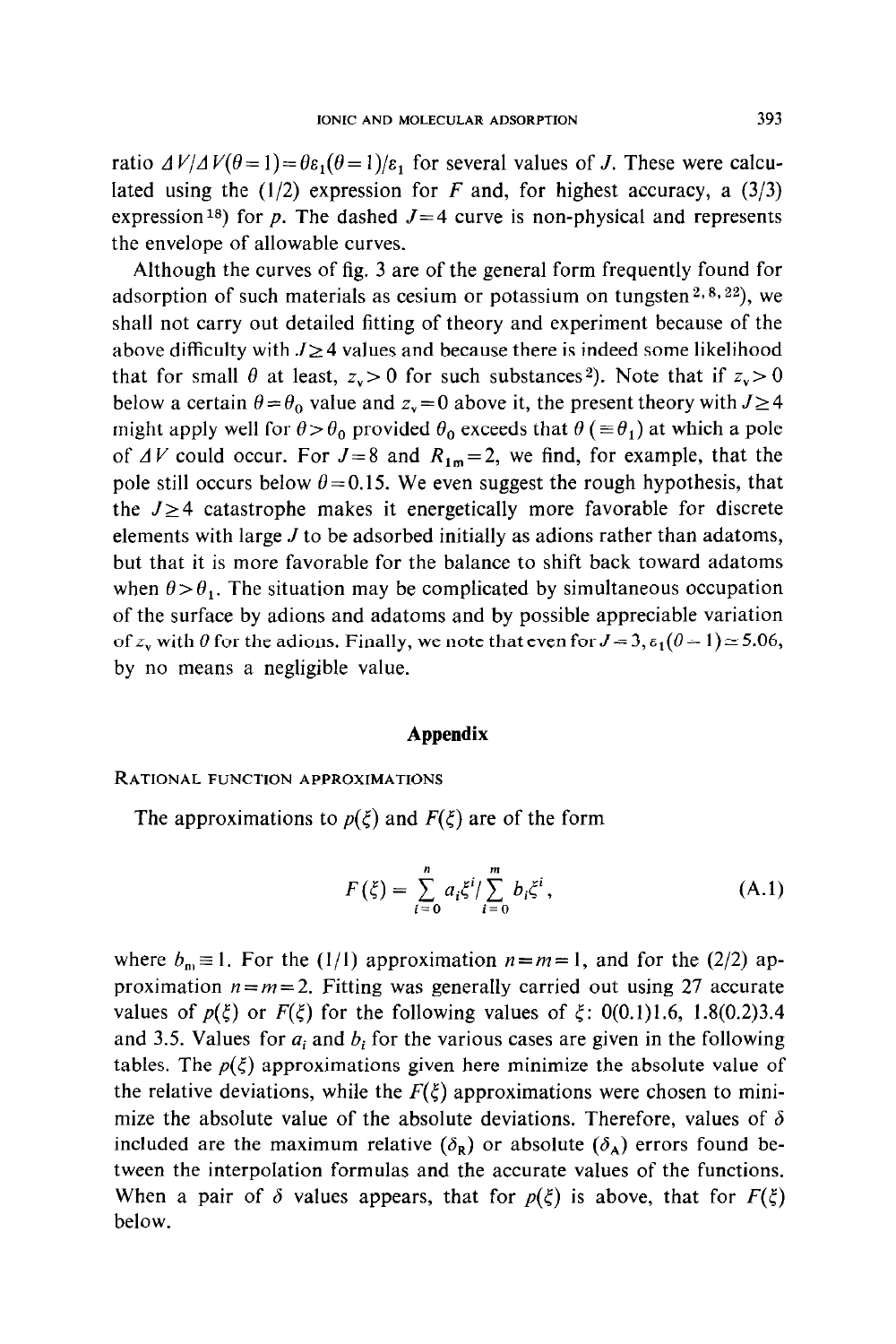|            |                                         | Coefficients of (1/1) approximations for $p(\xi)$ |                                         |
|------------|-----------------------------------------|---------------------------------------------------|-----------------------------------------|
| $a_i, b_i$ | $R_1 = 2$ fit                           | $R_1 = 5$ fit                                     | $R_1 = \infty$ fit                      |
|            | $\delta_{\rm B} = 2.076 \times 10^{-2}$ | $\delta_{\rm B} = 1.939 \times 10^{-2}$           | $\delta_{\rm B} = 1.589 \times 10^{-2}$ |
| $a_0$      | 2.221 108 9                             | 1.046 724 5                                       | 0.690 576 00                            |
| $a_1$      | 0.399 970 32                            | 0.454 063 14                                      | 0.473 781 35                            |
| bo         | 3.480 387 0                             | 1.547 614 74                                      | 1.007 380 5                             |

**TABLE 4** 

Coefficients of (2/2) approximations for  $p(\xi)$  and (1/2) approximations for  $F(\xi)$ . Below each coefficient for  $p(\xi)$  the corresponding one for the (1/2) approximation to  $F(\xi)$  appears

|                | $R_1 = 2$ fit                           | $R_1 = 5$ fit                           | $R_1 = \infty$ fit                      |
|----------------|-----------------------------------------|-----------------------------------------|-----------------------------------------|
| $a_i, b_i$     | $\delta_{\rm B} = 1.645 \times 10^{-3}$ | $\delta_{\rm B} = 7.314 \times 10^{-4}$ | $\delta_{\rm B} = 5.432 \times 10^{-4}$ |
|                | $\delta_{\rm A} = 8.606 \times 10^{-3}$ | $\delta_A = 5.608 \times 10^{-3}$       | $\delta_{A} = 5.857 \times 10^{-3}$     |
|                | 1.020 396 6                             | 0.636 252 04                            | 0.545 216 09                            |
| a <sub>0</sub> | 0                                       | $^{\circ}$                              | $\Omega$                                |
|                | $-0.71982008$                           | $-0.29376215$                           | $-0.22424608$                           |
| $a_1$          | 0.036 038 417                           | 0.051 641 230                           | 0.053 743 815                           |
|                | 0.545 881 0                             | 0.534 402 21                            | 0.532 336 15                            |
| a <sub>2</sub> | 0                                       | $\Omega$                                | 0                                       |
|                | 1.634 799 4                             | 0.977 354 54                            | 0.830 499 18                            |
| bo             | 1.354 542 7                             | 0.874 933 23                            | 0.781 112 58                            |
|                | $-1.2018022$                            | $-0.46105047$                           | $-0.34978527$                           |
| b <sub>1</sub> | $-2.0902170$                            | $-1.5024075$                            | $-1.3828749$                            |

### **References**

- I) C. A. Barlow, Jr. and J. R. Macdonald, J. Chem. Phys. 43 (1965) 2575. The quantities denoted by  $\psi_a(Z)$  and  $\mathscr{E}_a(Z)$  in this reference are here termed  $\psi$  wand  $\mathscr{E}_a$ .
- 2) J. R. Macdonald and C. A. Barlow, Jr., J. Chem. Phys. 44 (1966) 202.
- 3) J. R. Macdonald and C. A. Barlow, Jr., J. Appl. Phys., to be published.
- 4) J. R. Macdonald and C. A. Barlow, Jr., Can. J. Chem. 43 (1965) 2985.
- 5) J. Topping, Proc. Roy. Soc. (London) A114 (1927) 67.
- 6) B. M. E. Van der Hoff and G. C. Benson, Can. J. Phys. 31 (1953) 1087.
- 7) A. R. Miller, Proc. Cambridge Phil. Soc. 42 (1946) 292.
- 8) J. R. Macdonald and C. A. Barlow, Jr., J. Chem. Phys. 39 (1963) 412. An error in part of this work is corrected in ref.  $2)$  above.
- 9) D. C. Grahame, 2. Elektrochem. 62 (1958) 264.
- 10) S. Levine, D. Calvert and G. M. Bell, Nature 191 (1961) 699.
- 11) N. F. Mott and R. J. Watts-Tobin, Electrochim. Acta 4 (1961) 79.
- 12) S. Levine, G. M. Bell and D. Calvert, Can. J. Chem. 40 (1962) 518.
- 13) S. Levine, J. Mingins and G. M. Bell, Can. J. Chem. 43 (1965) 2834.
- 14) C. A. Barlow, Jr. and J. R. Macdonald, in: Advances in *Electrochemistry and Electrochemical Engineering,* Ed. P. Delahay, to appear.
- 15) J. R. Macdonald, J. Appl. Phys. 35 (1964) 3034.
- 16) L. W. Swanson and R. Comer, J. Chem. Phys. 39 (1963) 2813.
- 17) L. D. Schmidt, Ph. D. Dissertation, University of Chicago, Chicago, Ill. (1964).